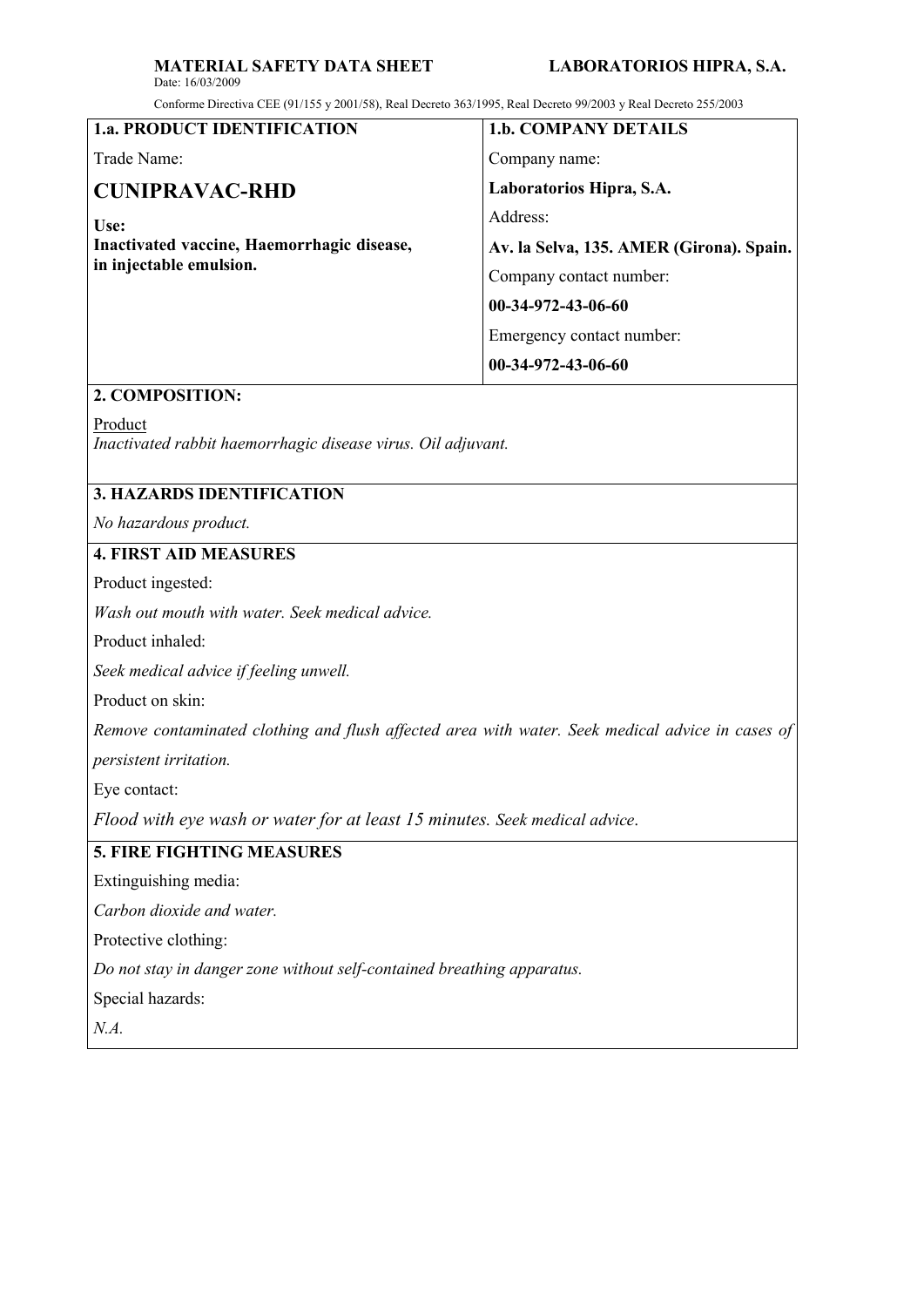Conforme Directiva CEE (91/155 y 2001/58), Real Decreto 363/1995, Real Decreto 99/2003 y Real Decreto 255/2003

# **6. ACCIDENTAL RELEASE MEASURES**

Small spillage:

*Wash spillage with a proprietary disinfectant. Transfer to a suitable container and dispose of as contaminated waste. Prevent skin contact. Use chemical protective gloves.*

Large Spillage:

*Wash spillage with a proprietary disinfectant. Transfer to a suitable container and dispose of as contaminated waste. Prevent skin contact. Use chemical protective gloves and chemical protective clothing where necessary to prevent skin contact.*

Environmental precautions:

*Do not allow to enter sewerage system.*

### **7. HANDLING AND STORAGE**

Handling:

*Avoid contact with eyes and skin.* 

*Always wash hands before smoking, eating and drinking.*

*Wash and disinfect hands and equipment after use.*

Storage:

*- Store at +2 to +8 ºC, avoiding freezing.*

| <b>8. EXPOSURE CONTROLS / PERSONAL PROTECTION</b> |  |
|---------------------------------------------------|--|
| Protection and hygienic measures:                 |  |
| Disposable protection clothes.                    |  |
| Respiratory protection:                           |  |
|                                                   |  |
| Eyes protection:                                  |  |
| Recommended.                                      |  |
| Hands protection:                                 |  |
| Recommended.                                      |  |
| pH: N.A.                                          |  |
| Density: N.A.                                     |  |
| Solubility: N.A.                                  |  |
|                                                   |  |